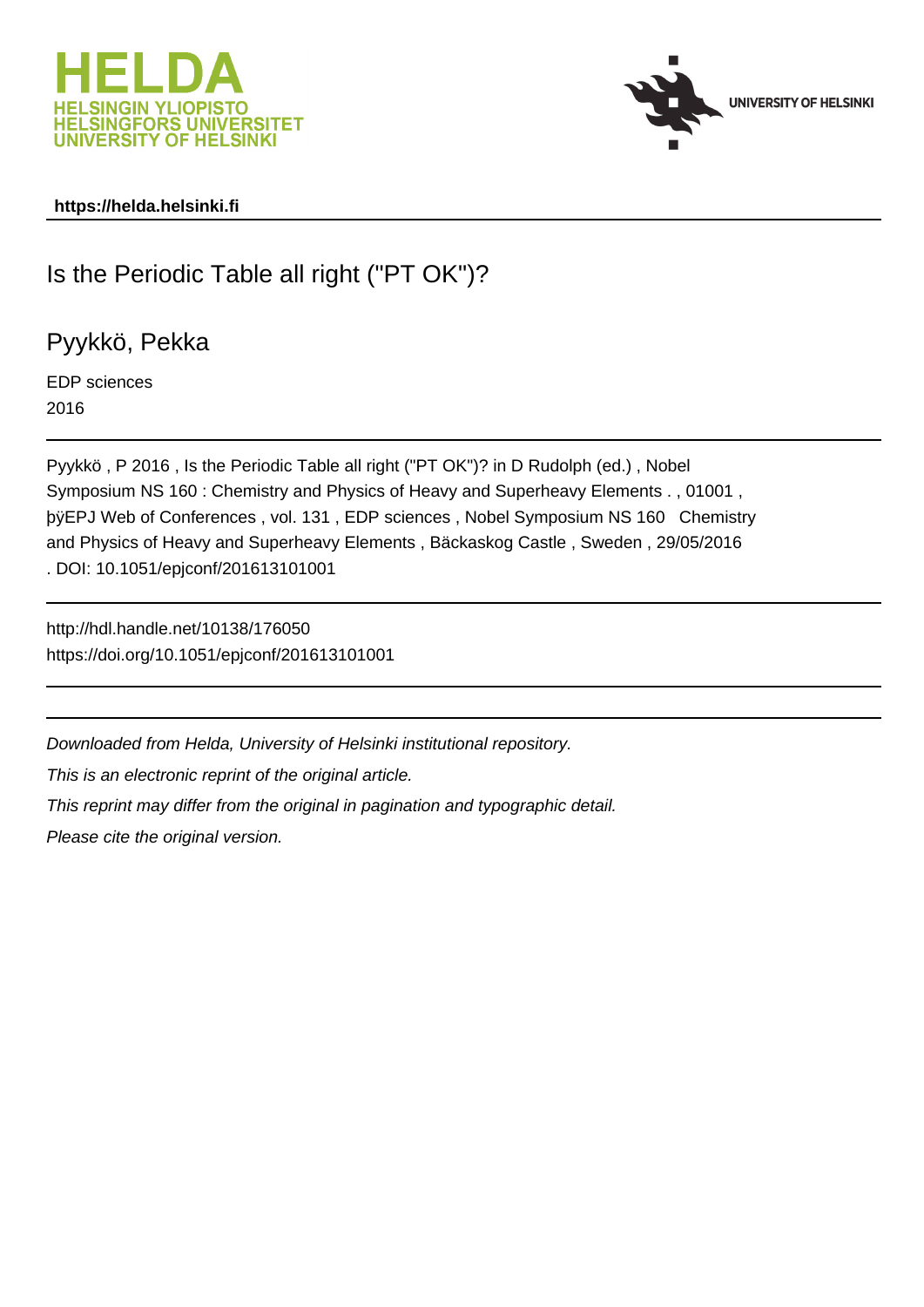## **Is the Periodic Table all right ("PT OK")?**

Pekka Pyykkö<sup>a</sup>

Department of Chemistry, University of Helsinki, POB 55 (A.I. Virtasen aukio 1), 00014 Helsinki, Finland

> **Abstract.** The history of the Periodic Table and its predecessors spans almost 200 years. The present IUPAC PT for  $Z = 1-118$  is still adequate. The remarkable measurement for the Lr atom does not change the chemistry. The extensions up to  $Z = 172$  are discussed and compared. New data for ions are presented. The "Madelung rule" is found to be surprisingly good even in that range.

### **1. Introduction**

The standard Periodic Table (PT) for the first 118 elements is shown in Fig. 1. Note that we have followed the IUPAC in putting the 15 elements La-Lu in a lanthanide row, and the 15 elements Ac-Lr in an actinide row, corresponding to a hole in Group 3 for Periods 6 and 7, respectively. This is entirely logical if we count the f-elements from  $f^0$  to  $f^{14}$ .

A fine point is that for instance Th is counted as an f-element, despite of having a  $7s^26d^2$ atomic ground state. In molecules or solids it may have a certain amount of  $5f$  character. In the same sense E118 (Og), [Li, Be, Mg, Zn], [Cs, Ca, Sr, Ba] and Th could be called *pre-s*, *pre-p*, *pre-d* and *pre-f* elements, respectively [2]. The example for E118 was the existence of the atomic anion [3], Og−, using the preliminary proposed name of Oganesson, Og.

As discussed in the lecture by Sato, the atomic ground state of the Lr atom is  $(7p_{1/2})^1$ , see Ref. [4], not  $6d<sup>1</sup>$ , like the  $5d<sup>1</sup>$  ground state for Lu. Note that their experimental first ionization potential was  $4.96(^{0.08}_{0.07})$  eV, compared with their own theoretical value of  $4.963(15)$  eV. The 6d level is only calculated to lie only 0.18 eV higher. However, the three first ionization potentials in Fig. 2 and the nature of the covalent bonds to Lu and Lr in a number of molecules are very similar [5]. Therefore changes in the PT are not proposed.

A brief history of the PT is given below in Sect. 3.

## **2. How to continue the PT beyond**  $Z = 118$ ?

#### **2.1 The long-row proposal of Fricke** *et al***. [6]**

In 1971 Fricke *et al.* [6] reported Dirac-Slater (DS) calculations on neutral atoms up to  $Z = 172$ . This method could be called a primitive density functional approach, using the so-called Slater exchange. The limit at 172 is imposed by the diving of the lowest, 1s state in the lower, positron-like continuum. The nuclei were simply assumed to be there and assigned realistic Fermi charge distributions.

They found considerable occupational overlap of the 8s, 8p, 7d, 6f, and 5g shells, and no big gaps between any of them. This motivated putting the elements 119–164 on one

<sup>a</sup> e-mail: Pekka.Pyykko@helsinki.fi.

<sup>C</sup> The Authors, published by EDP Sciences. This is an Open Access article distributed under the terms of the Creative Commons Attribution License 4.0 (http://creativecommons.org/licenses/by/4.0/).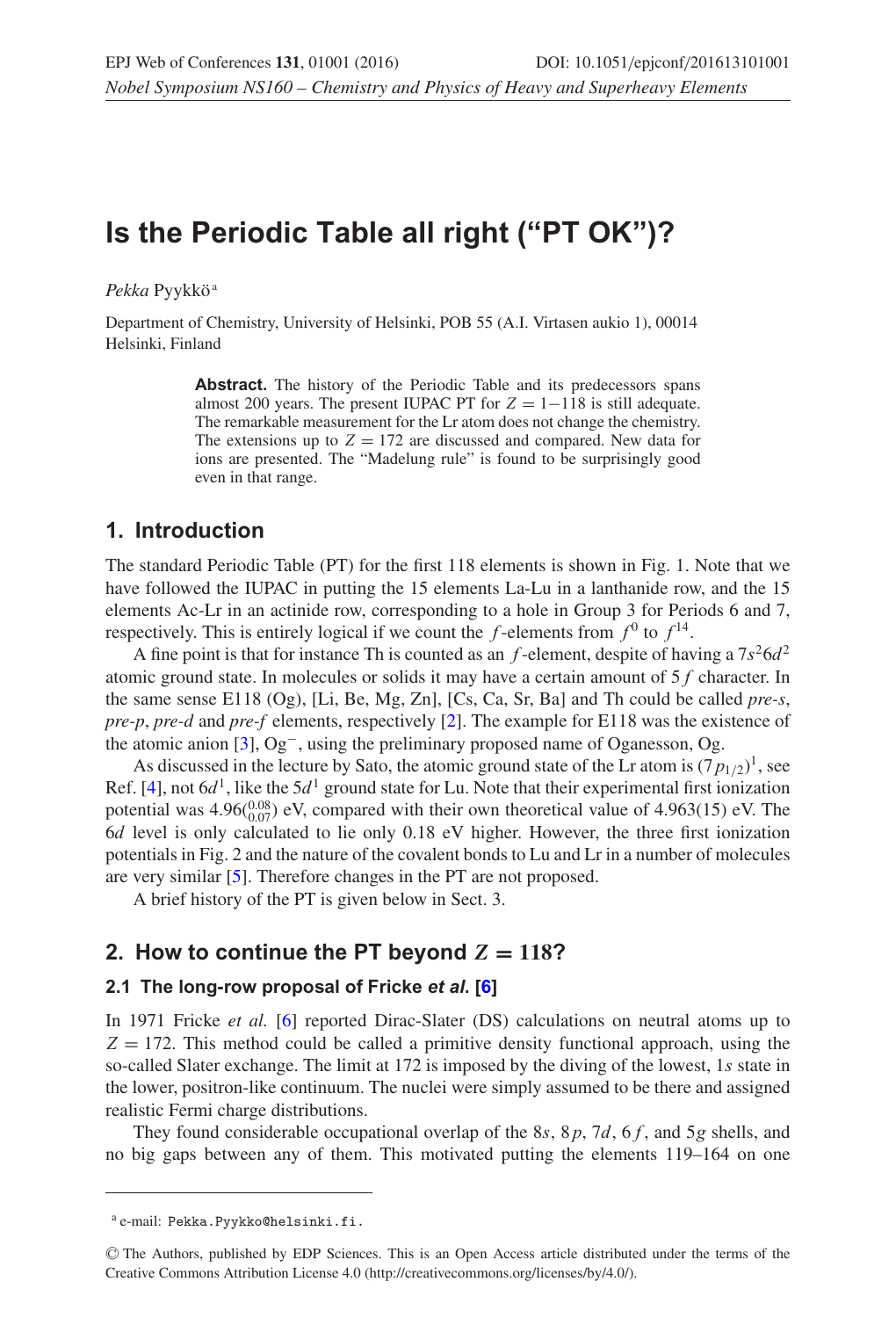*Nobel Symposium NS160 – Chemistry and Physics of Heavy and Superheavy Elements*

| Period 1                |                 |          |             |                 | Periodic Table 1-118, April 2016 |          |                                         |                 |               |                                      |           |                          |          |           |            |                   | 18       | <b>Orbitals</b>     |        |
|-------------------------|-----------------|----------|-------------|-----------------|----------------------------------|----------|-----------------------------------------|-----------------|---------------|--------------------------------------|-----------|--------------------------|----------|-----------|------------|-------------------|----------|---------------------|--------|
| 1                       | н               | 2        |             |                 |                                  |          |                                         |                 |               |                                      |           |                          | 13       | 14        | 15         | 16                | 17       | He                  | 1s     |
| $\overline{\mathbf{c}}$ | 3<br>Li         | Be       |             |                 |                                  |          |                                         |                 |               |                                      |           |                          | B        | 6<br>C    | N          | 8<br>$\Omega$     | 9<br>F   | 10<br>Ne            | 2s2p   |
| 3                       | 11<br>Na        | 12<br>Mg | 3           |                 | 5                                | 6        | 7                                       | 8               | 9             | 10                                   | 11        | 12                       | 13<br>Al | 14<br>Si  | 15<br>P    | 16<br>S           | 17<br>Cl | 18<br>Ar            | 3s3p   |
| 4                       | 19<br>K         | 20<br>Ca | 21<br>Sc    | 22<br>Ti        | 23                               | 24<br>Сr | 25<br>Mn                                | 26<br>Fe        | 27<br>Co      | 28<br>Ni                             | 29<br>Cu  | 30<br>Zn                 | 31<br>Ga | 32<br>Ge  | 33<br>As   | 34<br>Se          | 35<br>Br | 36<br>Кr            | 4s3d4p |
| 5                       | 37<br>Rb        | 38<br>Sr | 39<br>Y     | 40<br>Zr        | 41<br>Nb                         | 42<br>Mo | 43<br>Тc                                | 44              | 45<br>Ru   Rh | 46<br>Pd                             | 47<br>AαI | 48<br>Cd                 | 49<br>In | 50<br>Sn  | 51<br>Sb   | 52<br>Te          | 53<br>1  | 54<br>Xe            | 5s4d5p |
| 6                       | 55<br><b>Cs</b> | 56<br>Ba | $57-$<br>71 | 72<br>Hf        | 73<br>Ta                         | 74<br>W  | 75<br>Re                                | 76<br><b>Os</b> | 77<br>Ir      | 78<br>Pt                             | 79        | 80<br>$Au$ $Hg$          | 81<br>Tl | 82<br>Pb  | 83<br>Bi l | 84<br>Po          | 85       | 86<br>At $\vert$ Rn | 6s5d6p |
| $\overline{7}$          | 87<br>Fr        | 88<br>Ra | 89-<br>103  | 104<br>Rf       | 105<br>Db                        | Sg       | 106   107   108   109<br><b>Bh</b>   Hs |                 | Mt            | <b>110</b><br>$\mathbf{D}\mathbf{s}$ |           | 111   112  <br>$Rg$ $Cn$ | 113      | 114<br>Fl | 115        | <b>116</b><br>Lv  | 117 118  |                     | 7s6d7p |
|                         |                 |          |             |                 |                                  |          |                                         |                 |               |                                      |           |                          |          |           |            |                   |          |                     |        |
|                         |                 | 6        | л           | 58<br><b>Ce</b> | 59<br>Pr                         | 60<br>Nd | 61<br>Pm                                | 62<br>Sm        | 63<br>Eu      | 64<br>Gd                             | 65<br>Тb  | 66<br>Dy                 | 67<br>Ho | 68<br>Er  | 69<br>Tm   | 70<br>Yb          | 71<br>Lu |                     | 4f     |
|                         |                 | 7        | 89          | 90<br>Тh        | 91<br>Pa                         | 92<br>U  | 93<br>Np                                | 94<br>Pu        | 95<br>Am      | 96<br>$\mathbf{C}\mathbf{m}$         | 97<br>Bk  | 98<br>Сf                 | 99<br>Es | 100<br>Fm | Md         | 101   102<br>No l | 103      |                     | 5f     |
|                         |                 |          |             |                 |                                  |          |                                         |                 |               |                                      |           |                          |          |           |            |                   |          |                     |        |

**Figure 1.** The standard Periodic Table for the 118 first elements. Adapted from Pyykkö [1].

very long row, followed by a shorter row for elements 165–172. The new feature was the large spin-orbit splitting of the  $8p$  and  $9p$  shells and the large relativistic stabilization of the 9s shell.

#### **2.2 The short-rows proposal of Pyykkö [1]**

It would offer at least a typographical advantage to have shorter rows. Moreover, the effective charges of these heavy atoms in compounds can often be expected to be positive, possibly strongly positive. For simplicity, one can study the electronic behaviour of monoatomic cations. These calculations were carried out by the Extended Average Level Multiconfiguration Dirac-Fock (EAL MCDF) method using the code of Desclaux and Indelicato [7]. Again, a realistic nuclear model was assumed, assuming that the nuclei are there.

All available calculations (see [1]) predict for E119 and E120 an  $8s^1$  and  $8s^2$  electron configuration, respectively. In the extreme case, assume that there is only one valence electron and ask, what does it want to do? If one raises the nuclear charge, the single valence electron remains an 8s for  $Z = 120-122$  but then prefers 6 f for  $Z = 123-124$  and finally turns to 5g for  $Z \ge 125$ , see Fig. [3.](#page-3-0) Similar results lead to a formal assignment of all the elements 121−138 to a 5g series, often in a *pre-5g* sense [1]. Recall the 'actinide' Th.

A second example motivating this assignment of a 5g row is the calculation of Indelicato *et al.* [8], who find an  $8s^2(8p_{1/2})^25g^{18}$  closed-shell electron configuration for the isoelectronic series to the E140 atom of  $Z = 143-148$ . Thirdly, neutral-atom calculations start to occupy the first 5g states around E125  $[6, 9-11]$  or E126  $[12]$ .

We summarize the short-row 172-element PT in Fig. [4.](#page-4-0)

#### **2.3 The Madelung mnemonic rule**

It is almost disappointing that the simple  $(n + l, n)$  "Madelung rule" still seems to hold. Shells are filled in the order of: 1) Increasing  $N = n + l$  and, 2) For same N, largest n.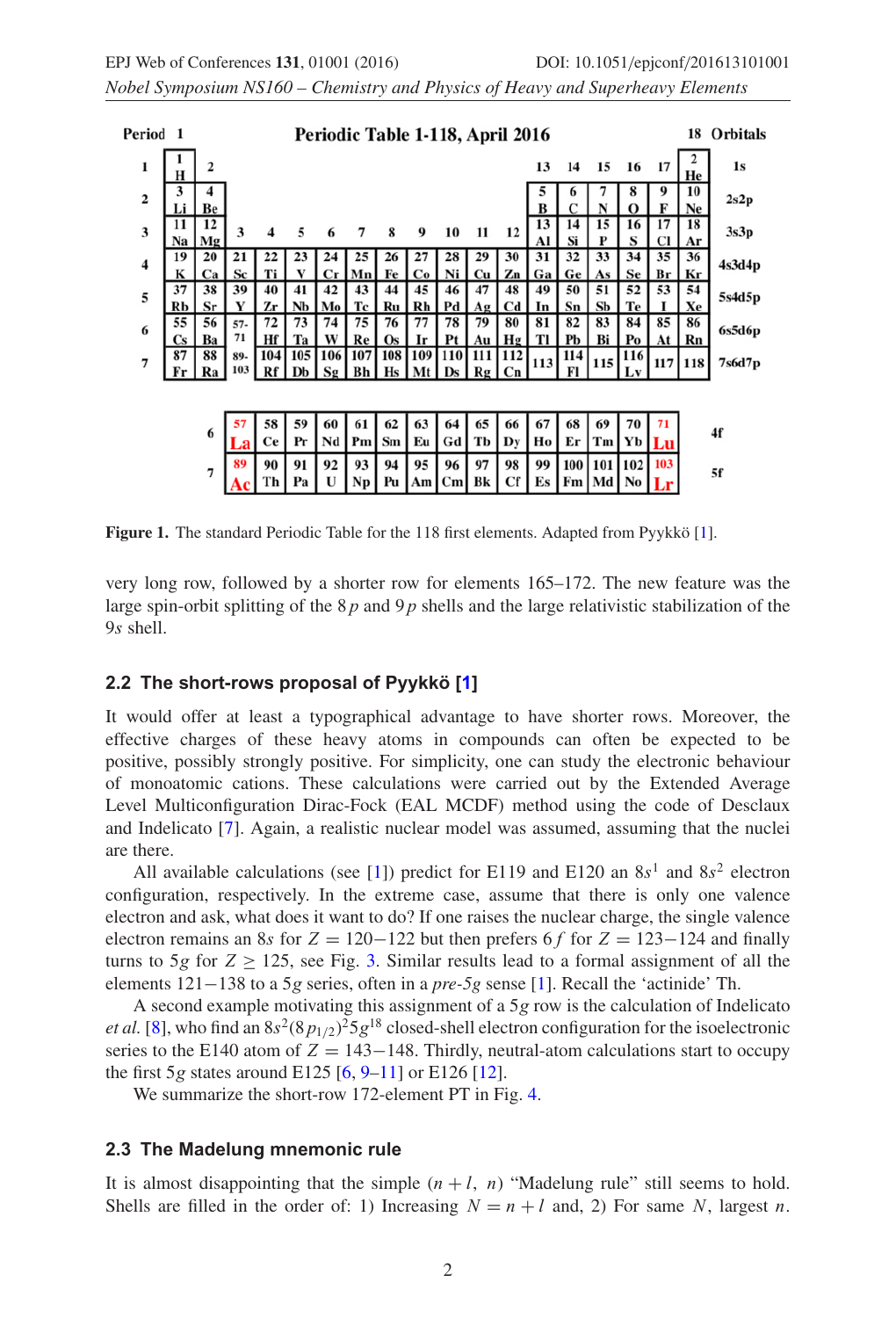<span id="page-3-0"></span>*Nobel Symposium NS160 – Chemistry and Physics of Heavy and Superheavy Elements*



Lr versus Ln atomic IP

**Figure 2.** The ionization potentials  $IP_{1-3}$  of the lanthanides La-Lu and of Lr. Note the similarity of the values for Lu and Lr. From Ref. [5].



**Figure 3.** The lowest occupied states of a [118e]+1e alkali-like atom for various nuclear charges. The 5g energy is defined as zero. Previously unpublished.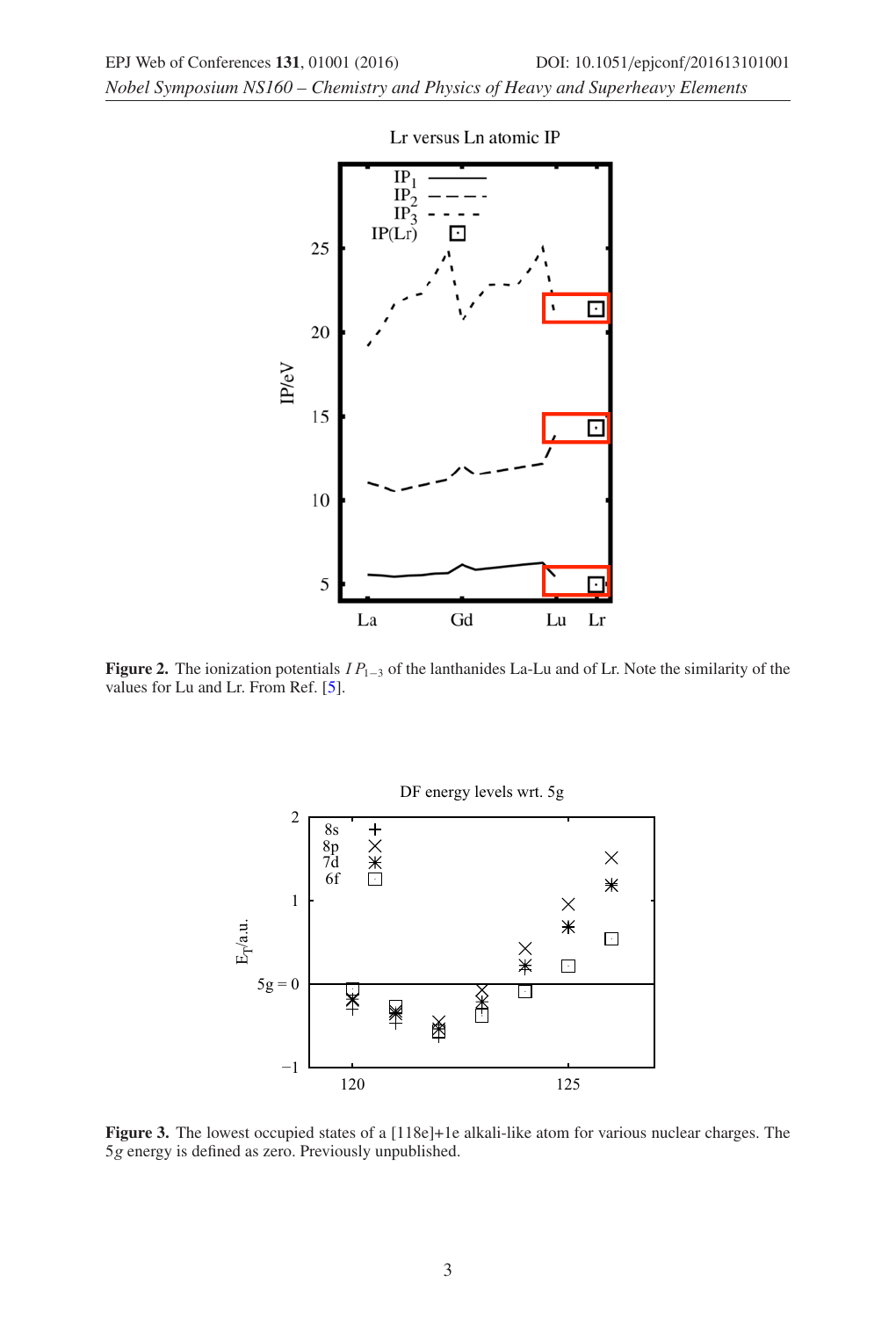<span id="page-4-0"></span>*Nobel Symposium NS160 – Chemistry and Physics of Heavy and Superheavy Elements*



**Figure 4.** The PT proposed by Pyykkö. Modified from [1] by adding the year-2016 preliminary name proposals, and by emphasizing the non-monotonous cases by colour.

The "Madelung rule" up to  $Z = 172$ 



**Figure 5.** The "Madelung rule" applied in the present case. Previously unpublished.

The occupation order in the 172-element PT of Fig. 4 closely follows the "Madelung" occupation order in Fig. 5. For the  $8<sup>th</sup>$  and  $9<sup>th</sup>$  Period in Fig. 4 this amounts to

$$
8s < 5g < 6f < 7d < 8p < 9s. \tag{1}
$$

This is only broken up by the large spin-orbit splitting for the  $8p$  and  $9p$  shells, and the large relativistic stabilization of the 9s shell.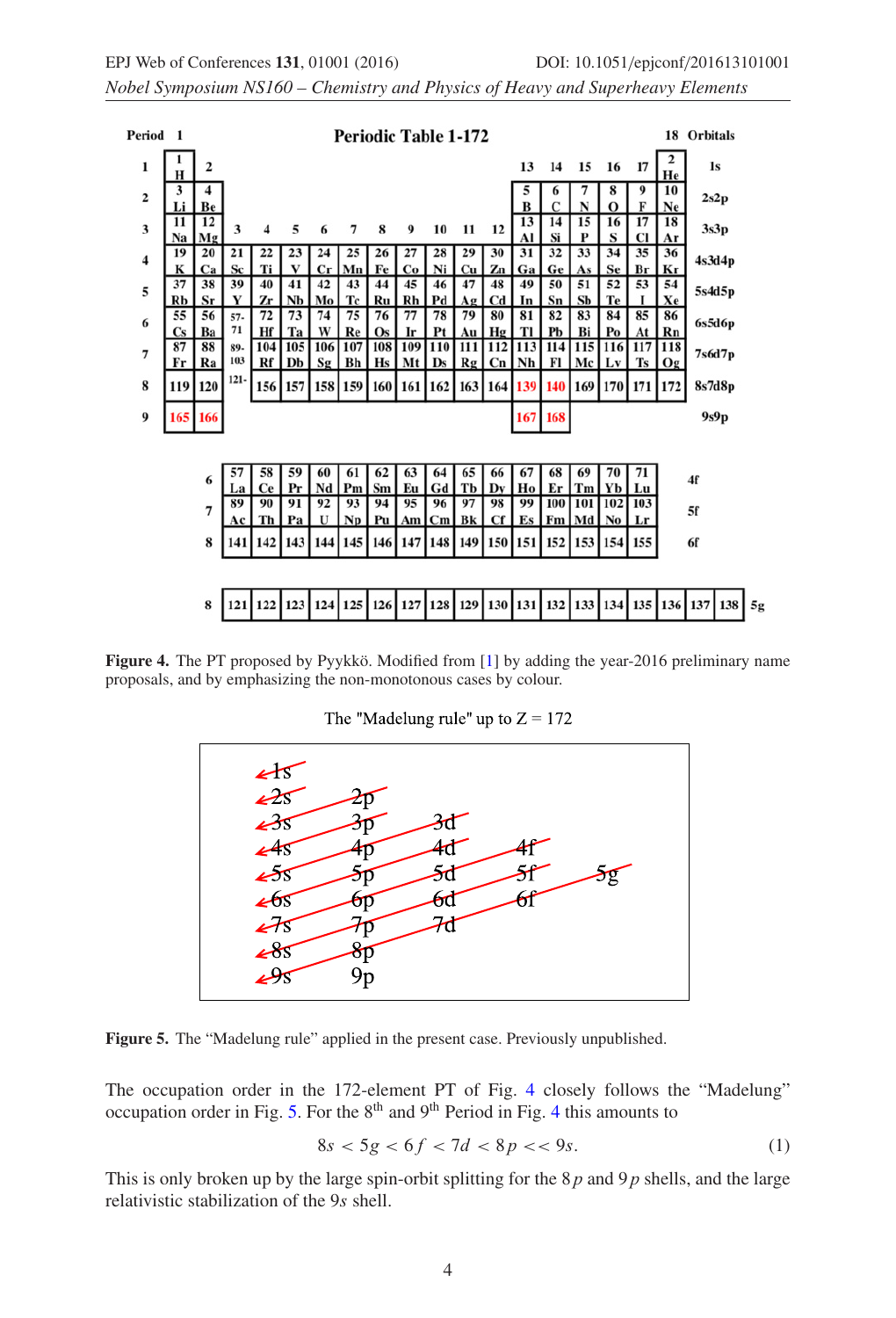Actually the "Madelung" occupation order is also close to that obtained from the old quantum theory by Niels Bohr. In his Nobel lecture [13] he talks about the *number of quanta*, meaning in modern atomic theory the number of radial half-waves plus the number of angular nodes.

For more literature on the Madelung rule, see Ostrovsky [14].

## **3. History of the Periodic Table**

For literature on the history of the PT we recommend the book of Scerri [15] and the paper of Wang and Schwarz [16]. The earliest work was based on atomic weights. The first fragments were the "triads" of Döbereiner: (Ca, Sr, Ba) in 1817 and (Li, Na, K), (S, Se, Te), (Cl, Br, I) in 1829. Gmelin in 1843 had a table of 55 elements, having oxygen in the correct group, and discussing chemical properties. The 1860 Karlsruhe conference (with a 150-year celebration in Karlsruhe in 2010) was instrumental in summarizing tha data. Following the *vis tellurique* of de Chancourtois in 1862 and the *octaves* of Newlands in 1863 and 1865, Meyer (1864) had a table of 28 elements with gaps. Mendeleev in 1869 had a table explicitly predicting missing elements with atomic weights of 45, 68 and 70. These were discovered shortly afterwards and were named Sc, Ga and Ge, respectively. The group of noble gases was reported by Ramsay in 1900. Finally, Seaborg introduced the actinide row in 1945. So far the 6d elements have been chemically boringly similar to their 5d analogues, but this may change towards the end of the series [17].

## **4. Conclusion**

The Periodic Table for the first 118 elements seems well settled, if one chooses 15-element lanthanide and actinide rows, corresponding to  $f^0$ -to- $f^{14}$  trivalent ions. Then one has to note that Th is counted as an actinide, although the neutral atom still has no 5*f* electrons. In compounds Th may have some 5*f* character.

Beyond the element 118 (preliminarily named Oganesson), the next two are expected to be s-elements, an alkali metal and an alkaline earth. For the subsequent elements we here consider at least two choices. In the present, "short rows" suggestion [1], the elements 121−138 are counted as 5*g* elements. Then follow the  $8p_{1/2}$  elements 139−140, the 6*f* elements 141−155 and the 7*d* elements 156−164. In the "long rows" suggestion of Fricke *et al.* [6] overlaps between these shell occupations are allowed. Fricke considered neutral atoms while the present author included ions.

Actually the Periodic Table is about chemistry, and one should consider compounds. Little information is yet available beyond element 118.

#### **References**

- [1] P. Pyykkö, Phys. Chem. Chem. Phys. **13**, 161 (2011).
- [2] P. Pyykkö, Chem. Rev. **112**, 371 (2012).
- [3] E. Eliav, U. Kaldor, Y. Ishikawa, P. Pyykkö, Phys. Rev. Lett. **77**, 5350 (1996).
- [4] T.K. Sato *et al.*, Nature **520**, 209 (2015).
- [5] W.H. Xu and P. Pyykkö, Phys. Chem. Chem. Phys. **18**, 17351 (2016).
- [6] B. Fricke, W. Greiner, J.T. Waber, Theor. Chim. Acta **21**, 235 (1971).
- [7] J.P. Desclaux and P. Indelicato, *The relativistic atomic program MCDFGME V 2005.10* (Published at http://dirac.spectro.jussieu.fr/mcdf/ on August 17, 2005).
- [8] P. Indelicato, J. Bieron, P. Jönsson, Theor. Chem. Acc. **129**, 495 (2011).